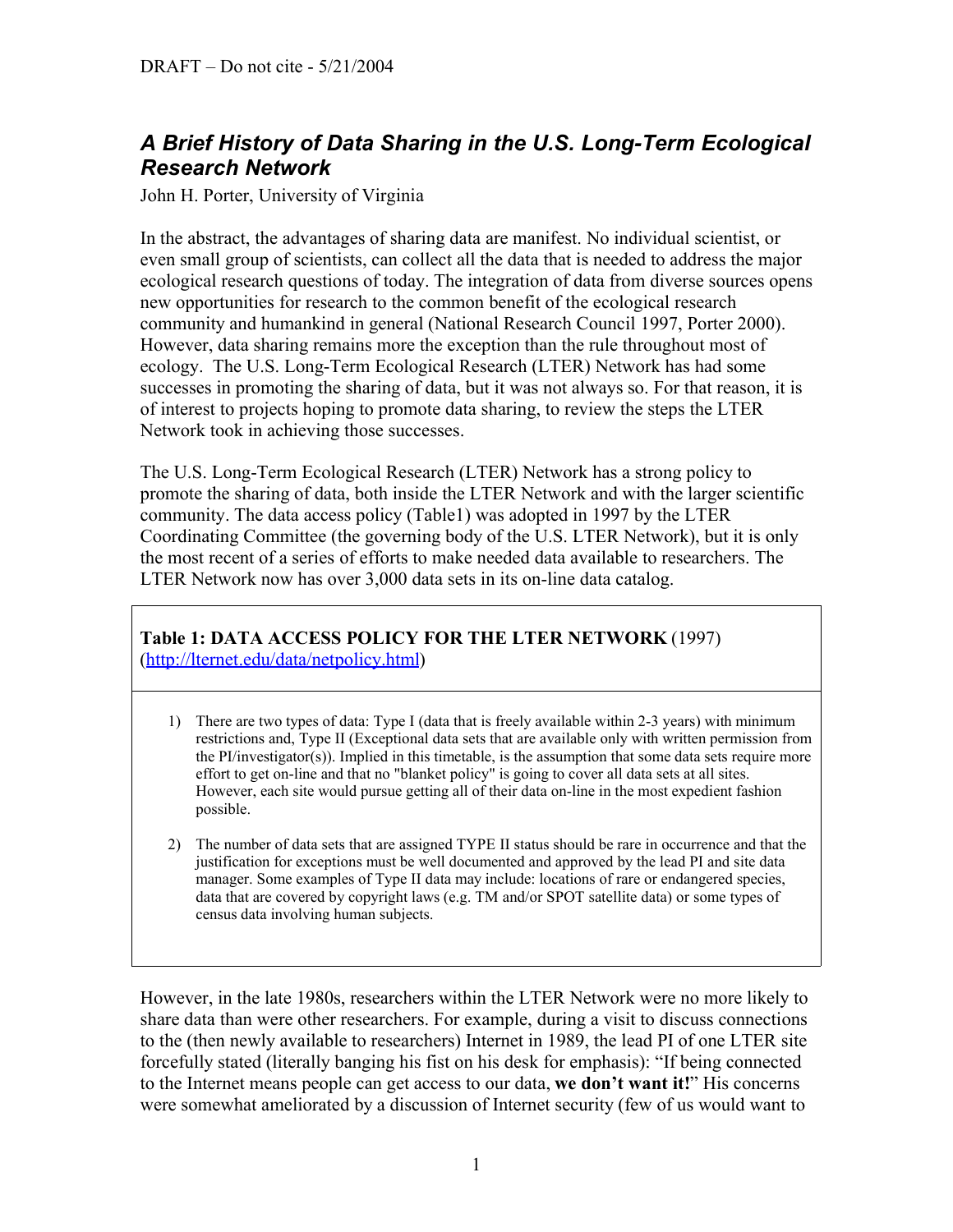expose the entire contents of our computers to the world), but he also expressed concerns about "stealing data" or being "scooped" on publications.

To address these, and other, concerns, at the 1990 LTER "All-Scientists Meeting" an *ad hoc* committee was convened. With substantial input from the data managers and investigators at the LTER sites, the group stopped short of recommending a network-wide policy for data sharing, and instead developed guidelines for site information policies at individual sites (Table 2).

## **Table 2: LTER GUIDELINES for SITE DATA MANAGEMENT POLICIES** (1990)

Each Long-Term Ecological Research (LTER) site should develop its own data management policy in consultation with key investigators and higher administrative units. The following provides general guidelines and rationale, but each site should be prepared to defend its own policy through the site and peer review process. The general policy of the Division of Biotic Systems and Resources, National Science Foundation (NSF), is that the data are public property one year after termination of the relevant grant.

General Guidelines:

The management policy should include provisions that assure:

- The timely availability of data to the scientific community;
- That researchers and LTER sites contributing data to LTER databases receive adequate acknowledgement for the use of their data by other researchers and that sites receive copies of any publication using that data;
- That documentation and transformation of data is adequate to permit data to be used by researchers not involved in its original collection;
- That data must continue to be available even if an investigator leaves the project through transfer or death;
- That standards of quality assurance and quality control are adhered to;
- That long-term archival storage of data is maintained;
- That researchers have an obligation both to contribute data collected with LTER funding to the LTER site database and to publish the data in the open literature in a timely fashion;
- That costs of making data available should be recovered directly or by reciprocal sharing and collaborative research;
- That LTER data sets not be resold or distributed by the recipient; and
- That investigators have a reasonable opportunity to have first use of data they collected.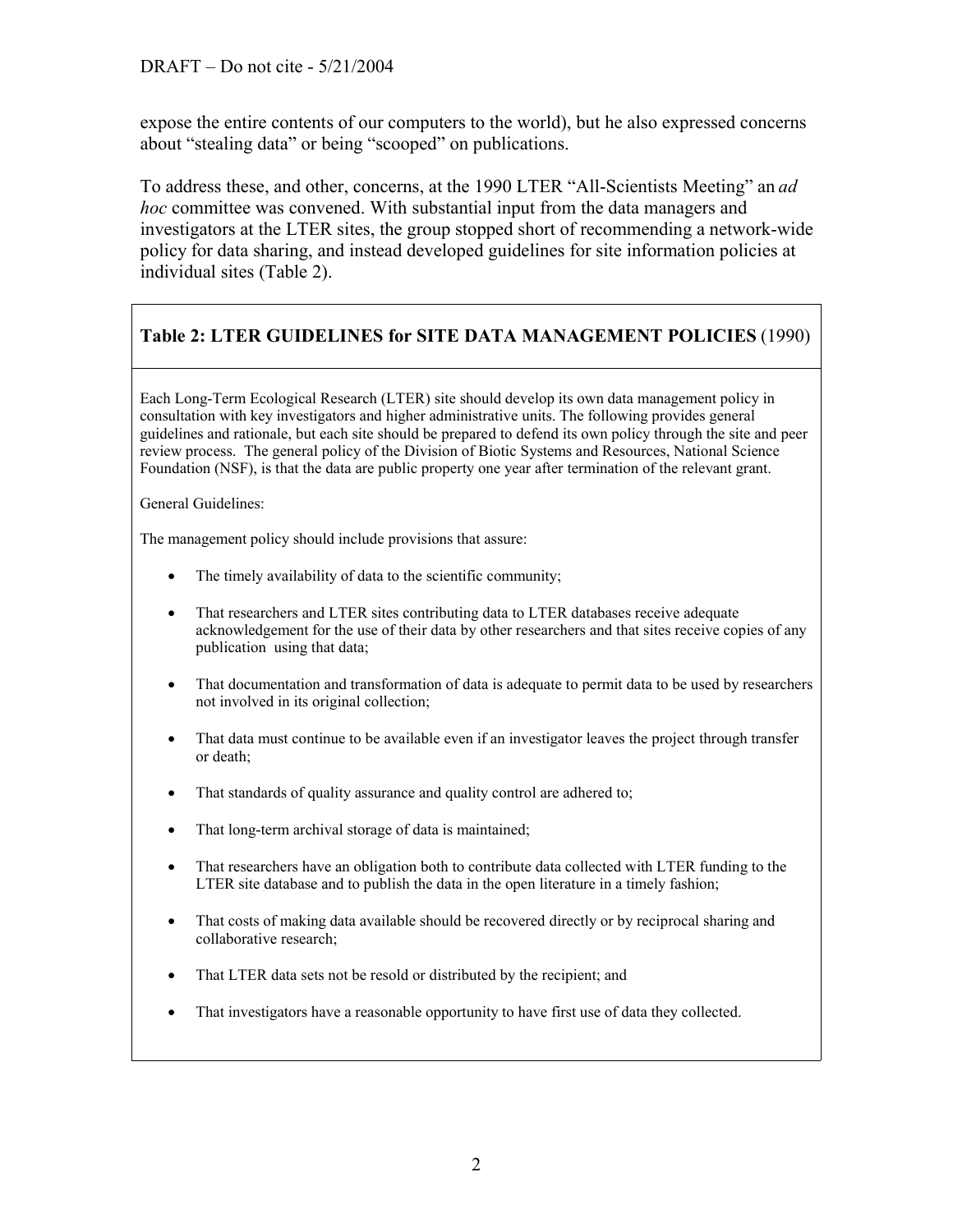In addition to the guidelines, the also included a sample policy, addressing four different classes of data, that would meet the requirements of the guidelines (Table 3).

| Table 3: Sample policy meeting the criteria listed in the guidelines (1990)                                                                                                    |
|--------------------------------------------------------------------------------------------------------------------------------------------------------------------------------|
| The following is an example of a policy that will meet these guidelines with respect to data sharing:                                                                          |
| Data Type I. Published data and meta data (i.e., data about data).                                                                                                             |
| Policy: Data are available upon request without review.                                                                                                                        |
| Data Type II. Collective data of the LTER site (usually routine measurements generated by<br>technical staff).                                                                 |
| Policy: Data are available for specific scientific purposes one<br>year after generation.                                                                                      |
| Data Type III. Original measurements by individual researchers.                                                                                                                |
| Policy: Data are available for specific scientific purposes two<br>years after generation.                                                                                     |
| Data can be released earlier with permission of the<br>researcher.                                                                                                             |
| Data Type IV. Unusual long-term data collected by individual researchers.                                                                                                      |
| Policy: The principal investigator of the LTER site can designate<br>that such data can be withheld for longer periods Such<br>action should be rare and justified in writing. |

Why did the committee adopt guidelines and not a policy? A major reason was that, at that time, the whole notion of sharing data was foreign to most of the researchers in the LTER network. A dictatorial policy could have driven researchers away from the network, fearing that their data was being "stolen." Moreover, researchers active participation in the preparation of documentation (metadata) would be required if the data were to be usable by others (Michener et al. 1997). A second reason was that ecological researchers in general had little experience in crafting data sharing policies. It was not known what would work and what wouldn't. By adopting guidelines rather than a policy, the committee engaged the researchers at each LTER site in the design of guidelines that would work, at least at the level of the individual site.

Researchers can't ask for data they don't know exists, so the year 1990 also saw the first version of an LTER-wide data catalog (Michener et al. 1990) in printed form. This catalog consisted summary descriptions of datasets (but not the data themselves) for a minimum of 10 "core" datasets from each of the LTER sites. Even this catalog was an ambitious step in a time where both sites and researchers clung closely to their data.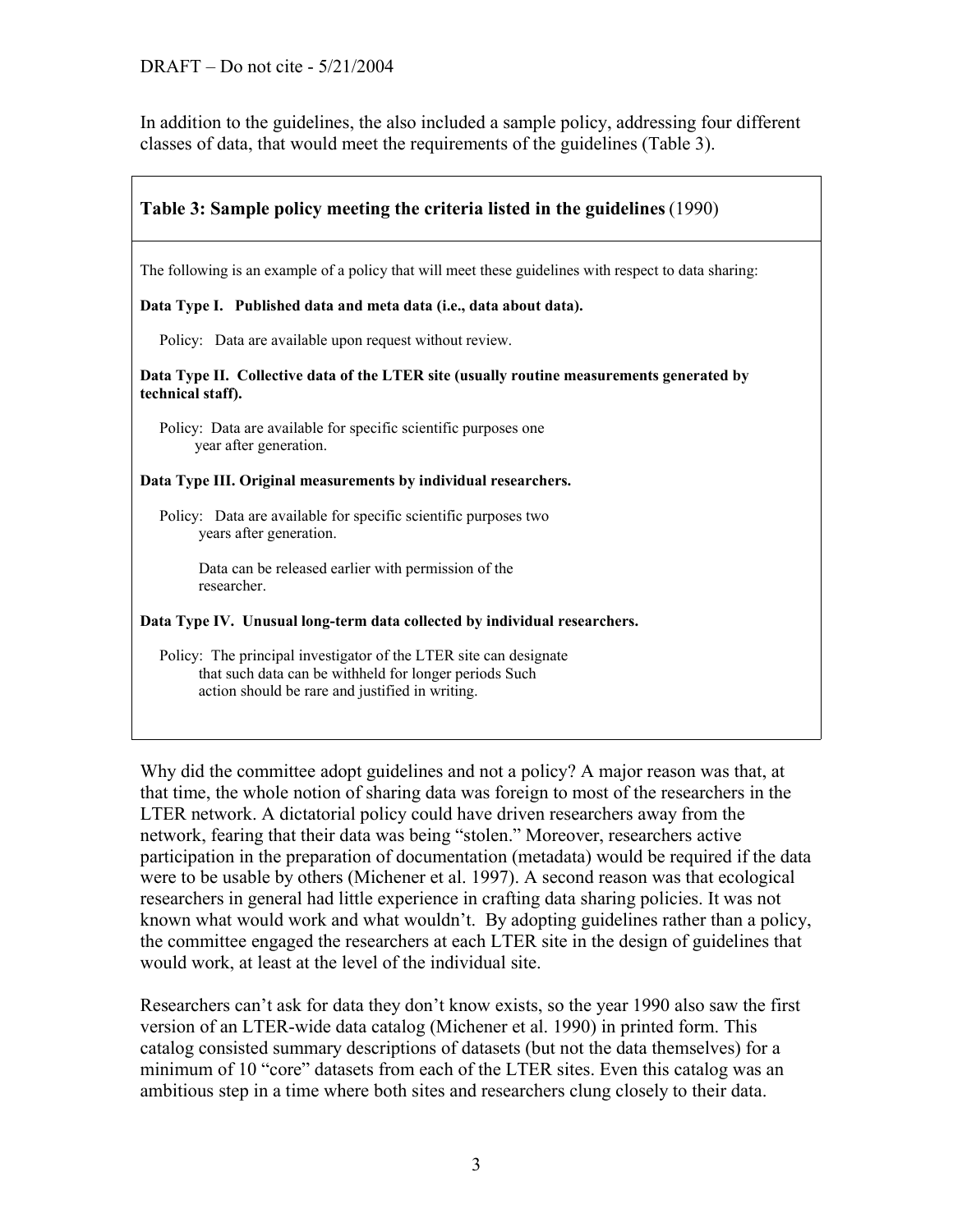However, once created, it helped alert the research community to the data resources and their potential to address a wide array of inter-site questions.

By 1993, the majority of LTER sites had site-specific data sharing policies in place. The resulting individual site policies were reviewed by (Porter and Callahan 1994). A simple additive model, based on the time devoted to different tasks, was used to examine "evolutionarily stable strategies" for promoting data sharing. One conclusion was that sharing data in the absence of policies that mandated attribution was unsound. Individuals who share their data need to be rewarded, either through receiving scientific credit via acknowledgement, citation or co-authorship, or by receiving financial remuneration (e.g., royalties, increased likelihood of future grant funding). Not surprisingly, many of the LTER site data policies echoed the sample policy (Table 3), with the identification of different classes of data and allowing data collectors to withhold data for designated time periods.

During the period of 1991 through 1993, a revolution in information technology occurred with the advent of Internet-based on-line systems (FTP, gopher and subsequently the World-wide Web). The 1990 guidelines and the site data sharing policies did not explicitly address the on-line sharing of data. In 1990, only one LTER site operated a dial-up "bulletin board" type system, but by 1993 most of the sites had on-line capabilities in one form or another. With substantial urging by the National Science Foundation, in 1994 the LTER Coordinating Committee mandated that by the end of the year, each site should have at least one dataset available online.

The trickle of on-line datasets started in 1994 turned into a flood in subsequent years as LTER sites competed with one another in seeing who could make the most information available. Reviewers of funding proposals increasingly look at the value of the data being made available by an LTER site in deciding whether to continue funding. For this reason, the adoption in 1997 of the simplified network-wide data sharing policy (Table 1) was relatively simple. The experience of the LTER network in the intervening period is that sharing data has done a great deal more good than harm. Although data from LTER sites is widely used by researchers or students working on class projects, there has yet to be an identified case where LTER data was used under false pretenses. Usually the users of the data are more than happy to properly give credit to the providers of the data in their publications, or even to include them as co-authors.

What are some of the lessons learned during this process? The first is that it is important to engage the researchers or institutions that will be providing data in the formulation of data policies. Only if they are comfortable with the provisions in the policy will they contribute. A second lesson is that all the "stakeholders" in the data sharing process have responsibilities. The data collector is responsible for collecting high-quality data and supporting metadata and for providing access to it. The manager of the on-line system managing the data has the responsibility for archiving and preserving the data and metadata and to make sure that it is only accessible to users within the context of the policy (e.g., authorized users). Finally, and perhaps most importantly, the data user has the responsibility for properly acknowledging or citing their use of the data.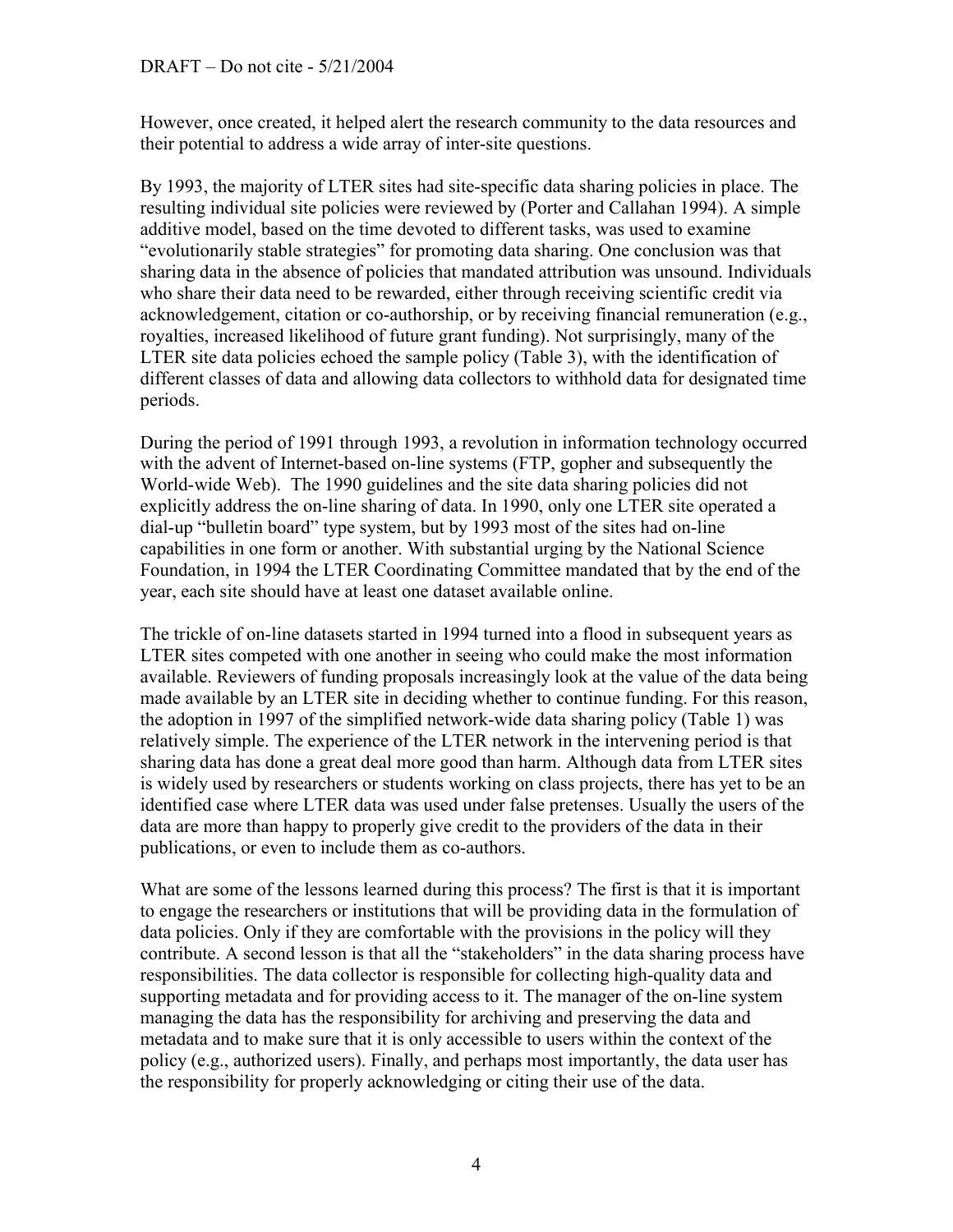The final lesson is that it is not necessary to do it all at once. A critical aspect of building confidence in the concept of sharing data was the stepwise approach, which allowed data contributors to develop a level of comfort at each stage before moving to the next step.

The LTER Network is not the only group that has been working to promote data sharing. (Arzberger et al. 2004) lay out a set of operating principles for data access. Various governmental entities such as the NASA Distributed Active Archive Centers and the NOAA National Ocean Data System